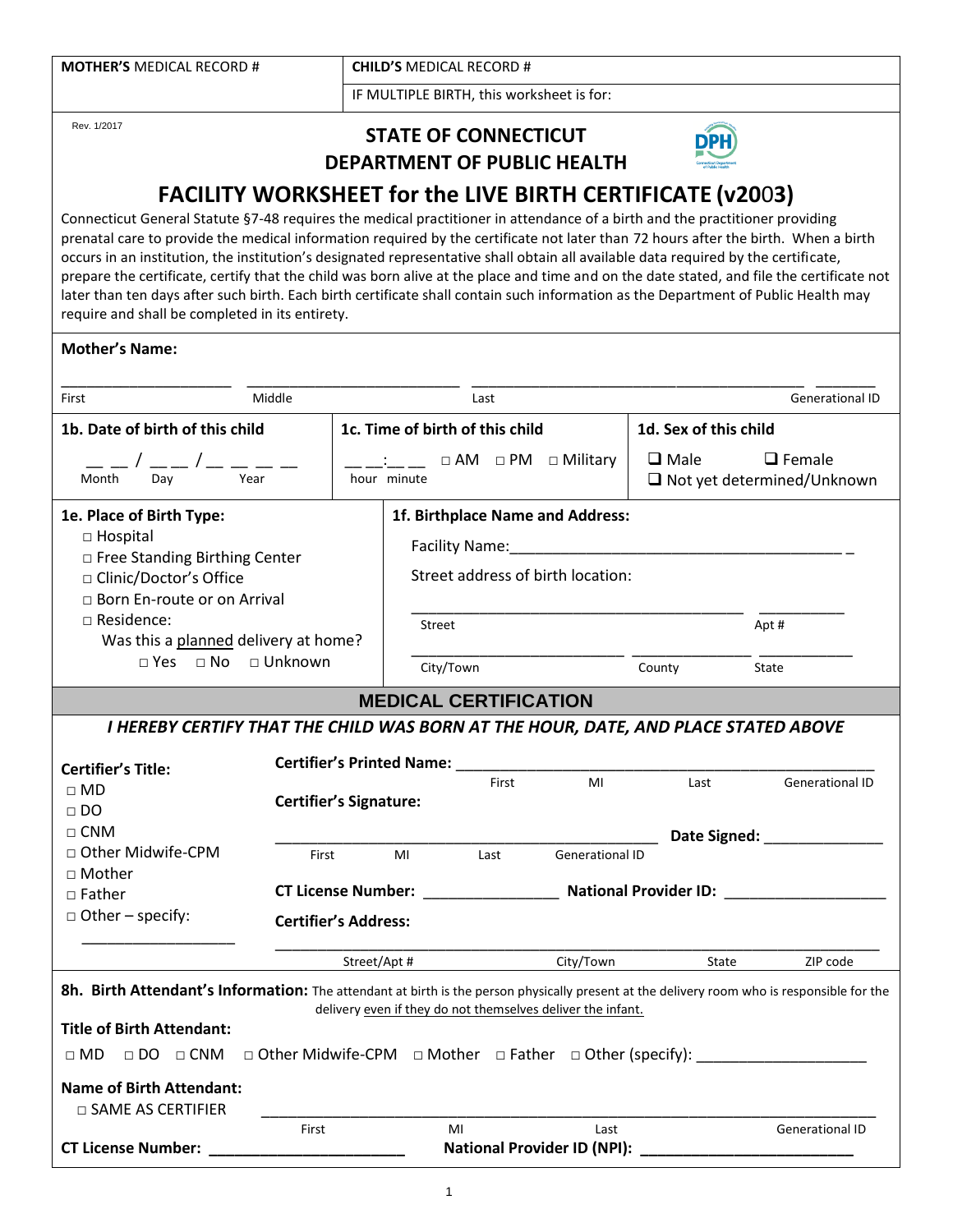## **PRENATAL INFORMATION**

### **Sources: Prenatal care records, mother's medical records, labor and delivery records**

Information for the following items should come from the mother's prenatal care records and from other medical reports in the mother's chart, as well as the infant's medical record. If the mother's prenatal care record is not in her hospital chart, please contact her prenatal care provider to obtain the record, or a copy of the prenatal care information.

> Preferred and acceptable sources are given before each section. Please do not provide information from sources other than those listed.

**WHERE INFORMATION FOR AN ITEM CANNOT BE LOCATED, PLEASE WRITE "UNKNOWN" ON THE PAPER COPY OF THE WORKSHEET.**

#### **9a. Did Mother Have Prenatal Care:** □ YES □ NO □ Unknown **Is the prenatal care record available for this mother? Is it current?** If the prenatal care record is not available *or* if the record is not current (i.e., from pre-registration), please contact the prenatal care provider for an updated record before completing the remaining items. **9b. Principal Source of Payment for Prenatal Care:**  □ Husky or Medicaid □ Private/Employer Insurance □ Self-pay (No third party identified) □ Indian Health Service □ CHAMPUS/TRICARE □ Other Government □ Other – specify: \_\_\_\_\_\_\_\_\_\_\_\_\_\_\_\_\_\_\_\_\_\_\_\_\_\_\_ **9c. Date of FIRST prenatal care visit:** \_\_ / \_\_ / \_ \_ \_ \_ Month Day Year Prenatal care begins when a physician or other health professional first examines and/or counsels the pregnant woman as part of an ongoing program of care for the pregnancy. **9d. Total number of prenatal care VISITS for this pregnancy: \_\_\_\_\_\_\_\_\_** Count only those visits recorded in the record. If the prenatal records do not appear to be current, please contact the prenatal care provider for updated information. **9e. Date last normal menses began:**  $/$   $/$   $-$  Month Day Year **Do NOT calculate the date** if it is not specified in the prenatal care record. If any part of the date is available, enter the available parts (e.g., 04/99/2014). Otherwise, enter 99-99-9999.

**9f. Method of Determining EDD:** Method used by prenatal care provider to establish the Estimated Date of Delivery (EDD). Check one:

- $\square$  Known LMP consistent with an ultrasound (the earliest possible >7 weeks)
- $\Box$  Ultrasound (the earliest possible >7 weeks) NOT consistent with known LMP
- $\Box$  Ultrasound alone, for women whose LMP date is only partially known or not known
- $\Box$  LMP alone, for women who do not have an ultrasound prior to labor and delivery
- □ ART: Date of Assisted Reproductive Technology (ART) established the EDD
- □ No EDD determined
- □ Method unknown

Known LMP means that all parts of the LMP date (MM-DD-YYYY) were recorded in the mother's prenatal records. If only a partial LMP date is available, do not select the first two options.

ART (Assisted Reproductive Technology) includes embryo transfer, intrauterine insemination (IUI), ZIFT, GIFT.

If no prenatal care was received, then select "No EDD determined" since a prenatal provider did not date the pregnancy. If the prenatal care record is not available or does not specify the method used to determine EDD, then select "Method unknown".

| 9g. Number of previous LIVE births now<br>LIVING:                                                                                    | 9h. Number of previous LIVE births now<br><b>DEAD:</b>                                                                                         | 9i. Date of last live birth: |  |
|--------------------------------------------------------------------------------------------------------------------------------------|------------------------------------------------------------------------------------------------------------------------------------------------|------------------------------|--|
| $\sqcap$ None                                                                                                                        | $\sqcap$ None                                                                                                                                  | $     -$<br>Month<br>Year    |  |
| Do not include this child. Include all live<br>births delivered before this infant in this<br>pregnancy and in previous pregnancies. | Do not include this child. Include all live-births-<br>now-dead delivered before this infant in this<br>pregnancy and in previous pregnancies. |                              |  |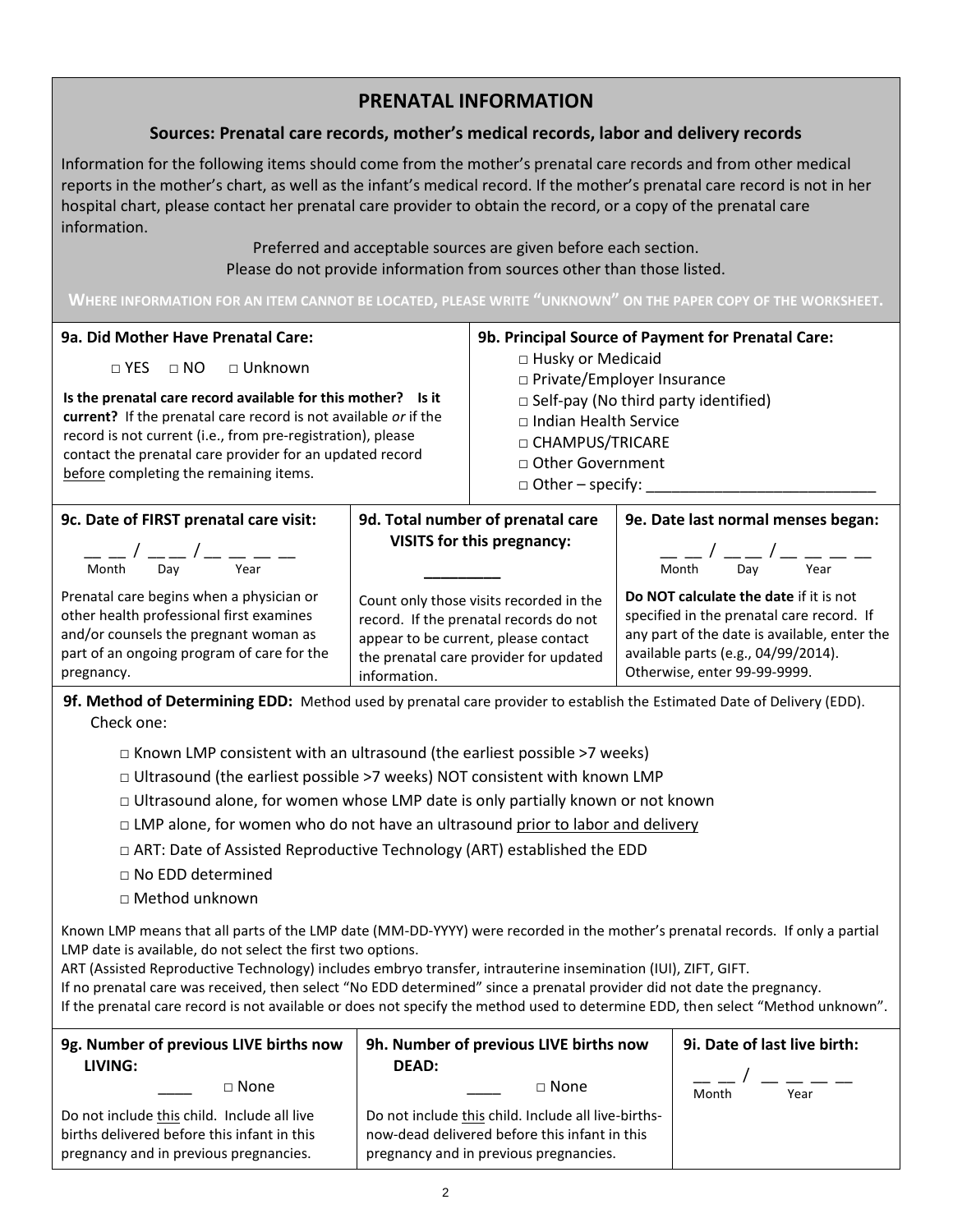| 9j. Total number of other pregnancy                                                                              | 9k. Date of last other                                                                                                                    | 9l. Did mother's blood test positive for syphilis                                                                                                                                                                                                                          |  |  |  |
|------------------------------------------------------------------------------------------------------------------|-------------------------------------------------------------------------------------------------------------------------------------------|----------------------------------------------------------------------------------------------------------------------------------------------------------------------------------------------------------------------------------------------------------------------------|--|--|--|
| outcomes that did not result in a                                                                                | pregnancy outcome:                                                                                                                        | during this pregnancy? If yes, provide test date(s).                                                                                                                                                                                                                       |  |  |  |
| live birth:                                                                                                      |                                                                                                                                           | $1st$ test:                                                                                                                                                                                                                                                                |  |  |  |
| $\Box$ None                                                                                                      | Year<br>Month                                                                                                                             | $\Box$ YES, positive test result on $\Box$ $\Box$ / $\Box$ $\Box$                                                                                                                                                                                                          |  |  |  |
| Include pregnancy losses of any                                                                                  | Date when last pregnancy                                                                                                                  | Month Day<br>Year                                                                                                                                                                                                                                                          |  |  |  |
| gestational age--spontaneous losses,<br>induced losses, and/or ectopic                                           | that did not result in a live                                                                                                             | $\Box$ No                                                                                                                                                                                                                                                                  |  |  |  |
| pregnancies. If this was a multiple                                                                              | birth ended.                                                                                                                              | □ Unknown                                                                                                                                                                                                                                                                  |  |  |  |
| delivery, include all fetal losses delivered                                                                     |                                                                                                                                           | 2nd test:                                                                                                                                                                                                                                                                  |  |  |  |
| before this infant in this pregnancy and in                                                                      |                                                                                                                                           | $\Box$ YES, positive test result on $\Box$ $\Box$ / $\Box$ / $\Box$                                                                                                                                                                                                        |  |  |  |
| previous pregnancies.                                                                                            |                                                                                                                                           | Month Day<br>Year                                                                                                                                                                                                                                                          |  |  |  |
|                                                                                                                  |                                                                                                                                           | $\Box$ No<br>□ Unknown                                                                                                                                                                                                                                                     |  |  |  |
|                                                                                                                  |                                                                                                                                           |                                                                                                                                                                                                                                                                            |  |  |  |
| 9m. Was mother's prenatal care record available for completing worksheet?                                        |                                                                                                                                           |                                                                                                                                                                                                                                                                            |  |  |  |
| $\square$ YES<br>$\Box$ NO                                                                                       | □ Unknown                                                                                                                                 |                                                                                                                                                                                                                                                                            |  |  |  |
|                                                                                                                  |                                                                                                                                           |                                                                                                                                                                                                                                                                            |  |  |  |
| 10a. Mother's risk factors for this pregnancy: Check all that apply.                                             |                                                                                                                                           |                                                                                                                                                                                                                                                                            |  |  |  |
|                                                                                                                  |                                                                                                                                           | Diabetes: Glucose intolerance requiring treatment. If diabetes is present, check either pre-pregnancy or gestational. Do not check both.                                                                                                                                   |  |  |  |
| $\Box$ Pre-pregnancy: Diagnosis prior to this pregnancy                                                          |                                                                                                                                           |                                                                                                                                                                                                                                                                            |  |  |  |
| $\Box$ Gestational: Diagnosis in this pregnancy                                                                  |                                                                                                                                           |                                                                                                                                                                                                                                                                            |  |  |  |
|                                                                                                                  |                                                                                                                                           | Hypertension: Elevation of blood pressure above normal for age, gender, and physiological condition. If hypertension is present, check                                                                                                                                     |  |  |  |
|                                                                                                                  | either pre-pregnancy or gestational. Do not check both.                                                                                   |                                                                                                                                                                                                                                                                            |  |  |  |
| prior to the onset of this pregnancy.                                                                            |                                                                                                                                           | $\Box$ <b>Pre-pregnancy</b> (Chronic): Elevation of blood pressure above normal for age, gender, and physiological condition diagnosed                                                                                                                                     |  |  |  |
|                                                                                                                  |                                                                                                                                           | $\Box$ Gestational (PIH, preeclampsia): Elevation of blood pressure above normal for age, gender, and physiological condition                                                                                                                                              |  |  |  |
|                                                                                                                  |                                                                                                                                           | diagnosed during this pregnancy. May include proteinuria (protein in the urine) without seizures or coma and                                                                                                                                                               |  |  |  |
|                                                                                                                  |                                                                                                                                           | pathologic edema (generalized swelling, including swelling of the hands, legs and face).                                                                                                                                                                                   |  |  |  |
|                                                                                                                  |                                                                                                                                           | $\Box$ <b>Eclampsia:</b> Pregnancy induced hypertension with proteinuria with generalized seizures or coma. May include pathologic edema.                                                                                                                                  |  |  |  |
|                                                                                                                  | $\Box$ <b>Previous preterm birth:</b> History of pregnancy(ies) terminating in a live birth of less than 37 completed weeks of gestation. |                                                                                                                                                                                                                                                                            |  |  |  |
| technology (ART) procedures (e.g., IVF, GIFT and ZIFT).                                                          |                                                                                                                                           | $\Box$ Pregnancy resulted from infertility treatment - Any assisted reproduction technique used to initiate the pregnancy. Includes<br>fertility-enhancing drugs (e.g., Clomid, Pergonal), artificial insemination, or intrauterine insemination and assisted reproduction |  |  |  |
| If Yes, check all that apply:                                                                                    |                                                                                                                                           |                                                                                                                                                                                                                                                                            |  |  |  |
|                                                                                                                  |                                                                                                                                           | $\Box$ Fertility-enhancing drugs, artificial insemination or intrauterine insemination: Any fertility-enhancing                                                                                                                                                            |  |  |  |
|                                                                                                                  |                                                                                                                                           | drugs (e.g., Clomid, Pergonal), artificial insemination, or intrauterine insemination used to initiate the pregnancy.                                                                                                                                                      |  |  |  |
|                                                                                                                  | fertilization (IVF), gamete intrafallopian transfer (GIFT), ZIFT) used to initiate the pregnancy.                                         | □ Assisted reproductive technology: Any assisted reproduction technology (ART)/technical procedures (e.g., in vitro                                                                                                                                                        |  |  |  |
|                                                                                                                  |                                                                                                                                           | $\Box$ Mother had a previous cesarean delivery: Previous operative delivery by extraction of the fetus, placenta and membranes                                                                                                                                             |  |  |  |
| through an incision in the maternal abdominal and uterine walls.                                                 |                                                                                                                                           |                                                                                                                                                                                                                                                                            |  |  |  |
| If Yes, how many previous cesareans?                                                                             |                                                                                                                                           |                                                                                                                                                                                                                                                                            |  |  |  |
| Do not include e-cigarettes or vaping cigarettes.                                                                |                                                                                                                                           | □ Mother used tobacco cigarettes during this pregnancy: Prenatal care record indicates that mother used tobacco cigarettes<br>during pregnancy. Include any reported use during this pregnancy, even if mother reported cessation upon learning of her pregnancy.          |  |  |  |
| $\Box$ Mother used alcohol during this pregnancy: Prenatal care record indicates that mother used alcohol during |                                                                                                                                           | pregnancy. Include any reported use during this pregnancy, even if mother reported cessation upon learning of her pregnancy.                                                                                                                                               |  |  |  |
| $\Box$ None of the above                                                                                         |                                                                                                                                           |                                                                                                                                                                                                                                                                            |  |  |  |
| □ Unknown                                                                                                        |                                                                                                                                           |                                                                                                                                                                                                                                                                            |  |  |  |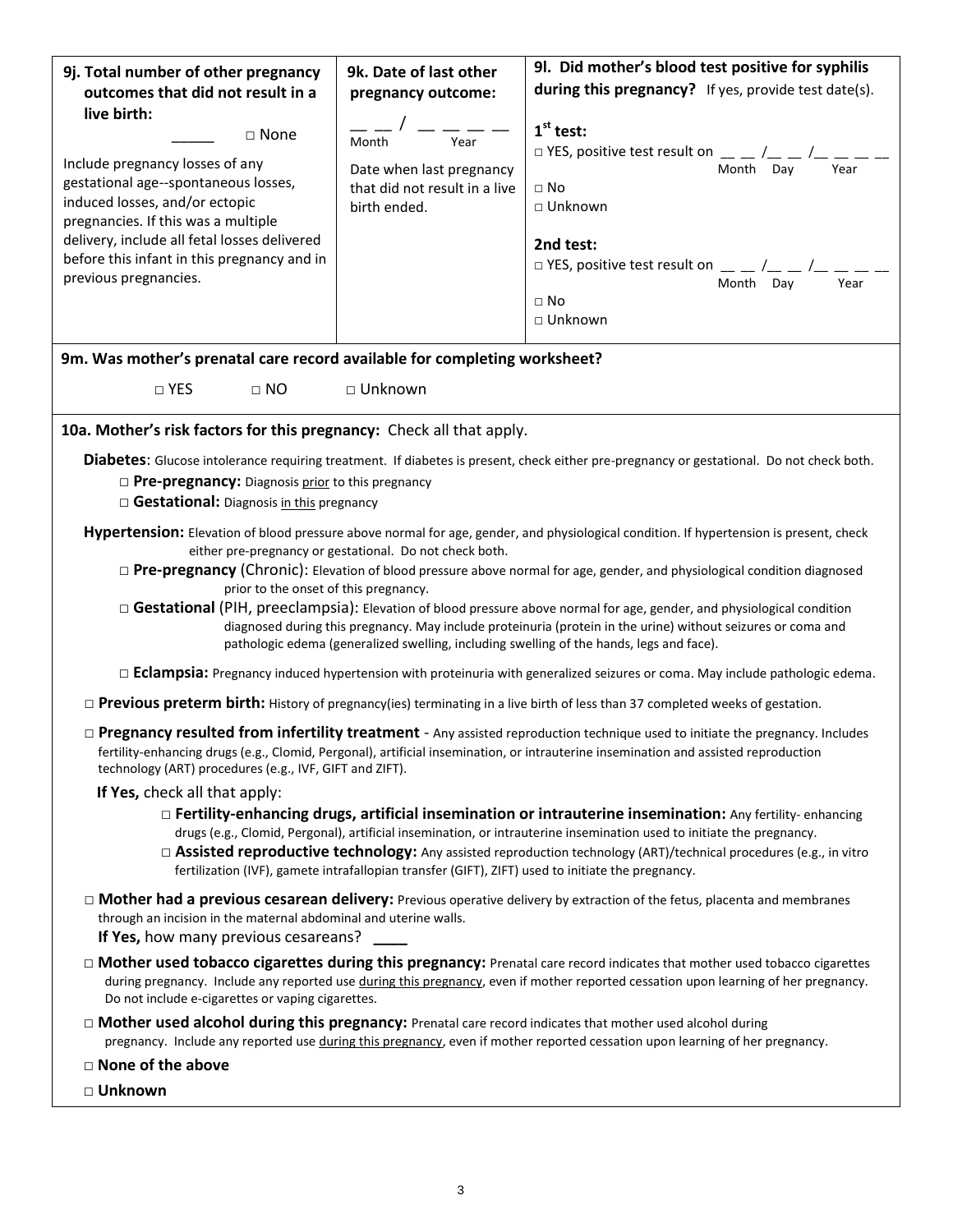| 10b. Infections present and/or treated during this pregnancy:<br>Present at start of pregnancy or confirmed diagnosis during pregnancy with or<br>without documentation of treatment.<br>Check all that apply.                                                                                                                                                                         |           | 10c. Obstetric procedure: Medical treatment or<br>invasive/manipulative procedure performed during this<br>pregnancy specifically in the treatment of the pregnancy,<br>management of labor and/or delivery. |  |  |
|----------------------------------------------------------------------------------------------------------------------------------------------------------------------------------------------------------------------------------------------------------------------------------------------------------------------------------------------------------------------------------------|-----------|--------------------------------------------------------------------------------------------------------------------------------------------------------------------------------------------------------------|--|--|
|                                                                                                                                                                                                                                                                                                                                                                                        |           | □ External cephalic version: Attempted conversion                                                                                                                                                            |  |  |
| $\Box$ <b>Chlamydia:</b> a diagnosis of or positive test for Chlamydia trachomatis<br>$\Box$ Gonorrhea: a diagnosis of or positive test for Neisseria gonorrhoeae                                                                                                                                                                                                                      |           | of a fetus from a non-vertex to a vertex presentation by<br>external manipulation.                                                                                                                           |  |  |
| $\Box$ Syphilis: also called lues - a diagnosis of or positive test for Treponema                                                                                                                                                                                                                                                                                                      |           | $\square$ Successful<br>$\Box$ Failed                                                                                                                                                                        |  |  |
| pallidum                                                                                                                                                                                                                                                                                                                                                                               |           | $\Box$ None of the above                                                                                                                                                                                     |  |  |
| $\Box$ Hepatitis B: HBV, serum hepatitis - a diagnosis of or positive test for the<br>hepatitis B virus                                                                                                                                                                                                                                                                                |           |                                                                                                                                                                                                              |  |  |
| $\Box$ Hepatitis C: non A, non B hepatitis, HCV - a diagnosis of or positive test<br>for the hepatitis C virus                                                                                                                                                                                                                                                                         |           |                                                                                                                                                                                                              |  |  |
| $\Box$ HIV+: a diagnosis of or positive test for human immunodeficiency virus                                                                                                                                                                                                                                                                                                          |           |                                                                                                                                                                                                              |  |  |
| $\Box$ None of the above                                                                                                                                                                                                                                                                                                                                                               |           |                                                                                                                                                                                                              |  |  |
|                                                                                                                                                                                                                                                                                                                                                                                        |           |                                                                                                                                                                                                              |  |  |
| <b>LABOR AND DELIVERY</b>                                                                                                                                                                                                                                                                                                                                                              |           |                                                                                                                                                                                                              |  |  |
|                                                                                                                                                                                                                                                                                                                                                                                        |           |                                                                                                                                                                                                              |  |  |
| Sources: Labor and delivery records, mother's medical records                                                                                                                                                                                                                                                                                                                          |           |                                                                                                                                                                                                              |  |  |
| 11a. Principal Source of Payment for Delivery:                                                                                                                                                                                                                                                                                                                                         |           | 11b,c. Was the mother transferred to this facility for                                                                                                                                                       |  |  |
| □ Husky or Medicaid                                                                                                                                                                                                                                                                                                                                                                    |           | maternal medical or fetal indications for delivery?                                                                                                                                                          |  |  |
| □ Private/Employer Insurance                                                                                                                                                                                                                                                                                                                                                           |           |                                                                                                                                                                                                              |  |  |
| $\Box$ Self-pay (No third party identified)                                                                                                                                                                                                                                                                                                                                            |           | Name of facility mother transferred from                                                                                                                                                                     |  |  |
| □ Indian Health Service                                                                                                                                                                                                                                                                                                                                                                | $\Box$ No |                                                                                                                                                                                                              |  |  |
| □ CHAMPUS/TRICARE                                                                                                                                                                                                                                                                                                                                                                      |           | □ Unknown                                                                                                                                                                                                    |  |  |
| □ Other Government                                                                                                                                                                                                                                                                                                                                                                     |           |                                                                                                                                                                                                              |  |  |
| $\Box$ Other – specify: _                                                                                                                                                                                                                                                                                                                                                              |           | Transfers include hospital to hospital, birth facility to hospital, etc.                                                                                                                                     |  |  |
| 11d. Mother's weight at delivery: _______<br>(in pounds)                                                                                                                                                                                                                                                                                                                               |           |                                                                                                                                                                                                              |  |  |
| 11e. Characteristics of labor and delivery: Check all that apply.                                                                                                                                                                                                                                                                                                                      |           |                                                                                                                                                                                                              |  |  |
| $\Box$ Induction of labor: Initiation of uterine contractions by medical and/or surgical means for the purpose of delivery before the<br>spontaneous onset of labor.                                                                                                                                                                                                                   |           |                                                                                                                                                                                                              |  |  |
| $\Box$ <b>Augmentation of labor:</b> Stimulation of uterine contractions by drug or manipulative technique with the intent to reduce the time to<br>delivery.                                                                                                                                                                                                                          |           |                                                                                                                                                                                                              |  |  |
| $\Box$ Steroids (glucocorticoids) for fetal lung maturation received by the mother prior to delivery: Includes<br>betamethasone, dexamethasone, or hydrocortisone specifically given to accelerate fetal lung maturation in anticipation of preterm<br>delivery. Excludes steroid medication given to the mother as an anti-inflammatory treatment.                                    |           |                                                                                                                                                                                                              |  |  |
| $\Box$ Antibiotics received by the mother during labor: Includes antibacterial medications given systemically (intravenous or<br>intramuscular) to the mother in the interval between the onset of labor and the actual delivery: Ampicillin, Penicillin, Clindamycin,<br>Erythromycin, Gentamicin, Cefataxime, Ceftriaxone, etc.                                                      |           |                                                                                                                                                                                                              |  |  |
| □ Clinical chorioamnionitis diagnosed during labor or maternal temperature $\geq$ 38° C (100.4° F): Clinical diagnosis of<br>chorioamnionitis during labor made by the delivery attendant. Usually includes more than one of the following: fever, uterine tenderness<br>and/or irritability, leukocytosis and fetal tachycardia. Any maternal temperature at or above 38°C (100.4°F). |           |                                                                                                                                                                                                              |  |  |
| □ Epidural or spinal anesthesia during labor: Administration to the mother of a regional anesthetic for control of the pain of<br>labor, i.e., delivery of the agent into a limited space with the distribution of the analgesic effect limited to the lower body.                                                                                                                     |           |                                                                                                                                                                                                              |  |  |

□ **None of the above**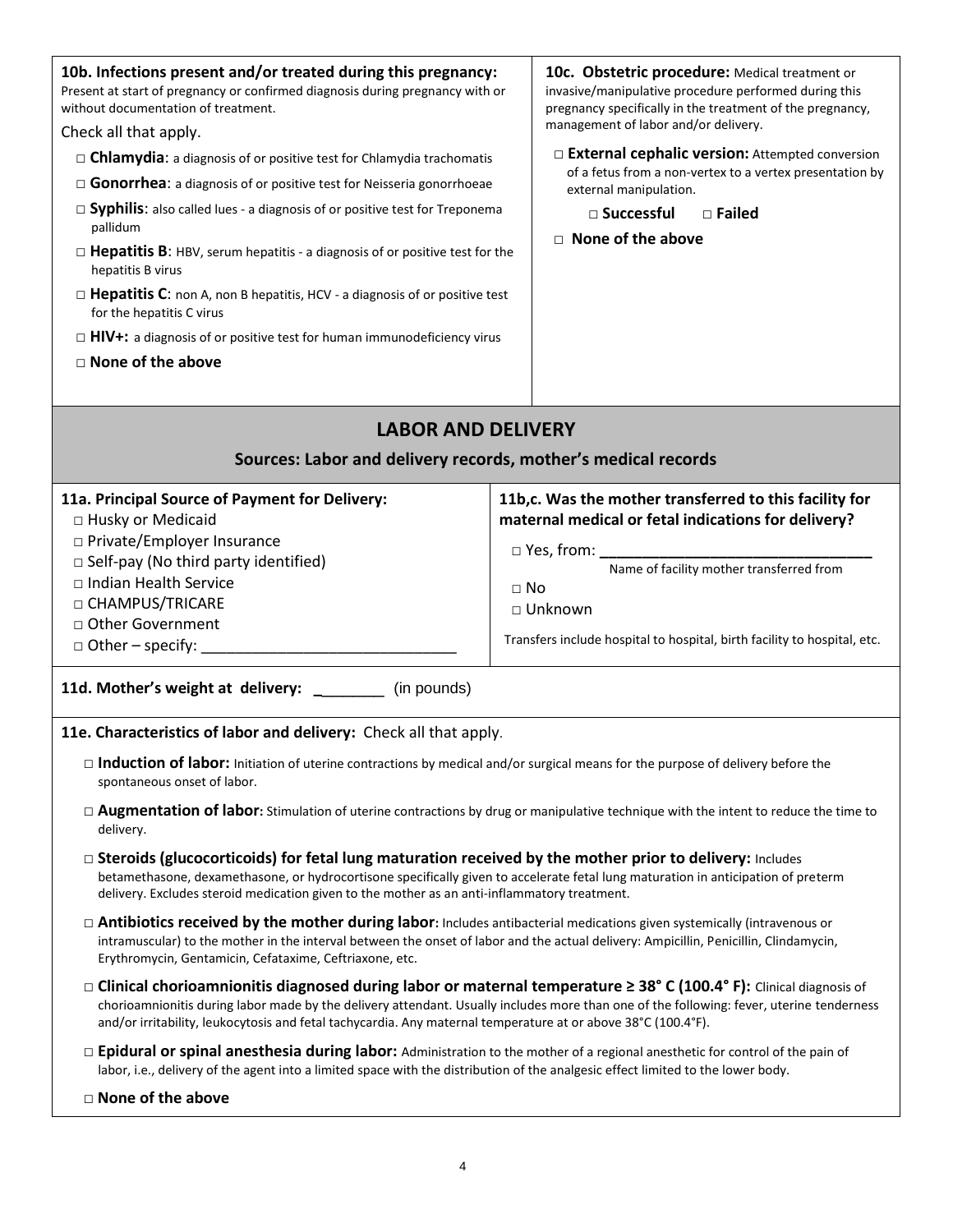| 11f. Method of Delivery:                                                                                                             |                                                                                                                                       | 11g. Maternal morbidity: Serious complications                                                                                  |  |  |
|--------------------------------------------------------------------------------------------------------------------------------------|---------------------------------------------------------------------------------------------------------------------------------------|---------------------------------------------------------------------------------------------------------------------------------|--|--|
| Fetal presentation at birth: Check one.                                                                                              |                                                                                                                                       | experienced by the mother associated with labor and delivery.<br>Check all that apply.                                          |  |  |
| $\Box$ <b>Cephalic:</b> Presenting part of the fetus listed as vertex, occiput<br>anterior (OA), occiput posterior (OP)              |                                                                                                                                       |                                                                                                                                 |  |  |
|                                                                                                                                      |                                                                                                                                       | □ Maternal transfusion: Includes infusion of whole blood<br>or packed red blood cells associated with labor and delivery.       |  |  |
| $\Box$ <b>Breech:</b> Presenting part of the fetus listed as breech, complete<br>breech, frank breech, footling breech               |                                                                                                                                       | □ Third or fourth degree perineal laceration: 3°                                                                                |  |  |
| $\Box$ Other: Any other presentation not listed above                                                                                |                                                                                                                                       | laceration extends completely through the perineal skin,                                                                        |  |  |
| Final route and method of delivery: Check one.                                                                                       |                                                                                                                                       | vaginal mucosa, perineal body and anal sphincter. 4°<br>laceration is all of the above with extension through the               |  |  |
|                                                                                                                                      | $\Box$ Vaginal/Spontaneous: Delivery of the entire fetus through the                                                                  | rectal mucosa.                                                                                                                  |  |  |
| assistance from the delivery attendant.                                                                                              | vagina by the natural force of labor with or without manual                                                                           | □ Ruptured uterus: Tearing of the uterine wall.                                                                                 |  |  |
| $\Box$ Vaginal/Forceps: Delivery of the fetal head through the vagina by                                                             |                                                                                                                                       | □ Unplanned hysterectomy: Surgical removal of the                                                                               |  |  |
|                                                                                                                                      | application of obstetrical forceps to the fetal head.                                                                                 | uterus that was not planned prior to the admission. Includes<br>anticipated but not definitively planned hysterectomy.          |  |  |
|                                                                                                                                      | $\Box$ Vaginal/Vacuum: Delivery of the fetal head through the vagina by<br>application of a vacuum cup or ventouse to the fetal head. | □ Admission to intensive care unit: Any admission of                                                                            |  |  |
|                                                                                                                                      |                                                                                                                                       | the mother to a facility/unit designated as providing                                                                           |  |  |
| $\Box$ Cesarean: Extraction of the fetus, placenta and membranes through<br>an incision in the maternal abdominal and uterine walls. |                                                                                                                                       | intensive care.                                                                                                                 |  |  |
| If cesarean, was a trial of labor attempted? Labor was<br>allowed, augmented or induced with plans for a vaginal delivery.           |                                                                                                                                       | $\Box$ None of the above                                                                                                        |  |  |
| $\square$ Yes<br>$\Box$ No                                                                                                           |                                                                                                                                       |                                                                                                                                 |  |  |
|                                                                                                                                      |                                                                                                                                       |                                                                                                                                 |  |  |
|                                                                                                                                      |                                                                                                                                       |                                                                                                                                 |  |  |
|                                                                                                                                      |                                                                                                                                       |                                                                                                                                 |  |  |
|                                                                                                                                      | <b>NEWBORN</b>                                                                                                                        |                                                                                                                                 |  |  |
|                                                                                                                                      |                                                                                                                                       | Sources: Labor and delivery records, Newborn's medical records, mother's medical records                                        |  |  |
| 12a. Plurality of this birth:                                                                                                        |                                                                                                                                       | 12b. Birth Order of this infant:                                                                                                |  |  |
| $\Box$ Other:<br>$\Box$ Singleton                                                                                                    |                                                                                                                                       | $\Box$ Other:<br>$\Box$ 1st born                                                                                                |  |  |
| $\Box$ Twins                                                                                                                         |                                                                                                                                       | $\Box$ 2nd born                                                                                                                 |  |  |
| $\Box$ Triplets                                                                                                                      |                                                                                                                                       | $\Box$ 3rd born                                                                                                                 |  |  |
| $\Box$ Quadruplets                                                                                                                   |                                                                                                                                       | $\Box$ 4th born                                                                                                                 |  |  |
| determining plurality.                                                                                                               | Include all infants delivered (alive or dead) in this pregnancy when                                                                  | If a multiple birth, circle the birth order of this child named<br>above. Include all infants delivered (alive or dead) in this |  |  |
| 12c. Total LIVE births in this pregnancy:                                                                                            |                                                                                                                                       | pregnancy when determining birth order.                                                                                         |  |  |
|                                                                                                                                      | If not single birth, specify number of infants in this pregnancy born alive.                                                          |                                                                                                                                 |  |  |
| 12d. Birthweight:                                                                                                                    | 12e. Apgar score:                                                                                                                     | 12f. Obstetric estimate of gestation at delivery:                                                                               |  |  |
| Choose one.                                                                                                                          | Score at 5 minutes:                                                                                                                   | Completed weeks: ______                                                                                                         |  |  |
| GRAMS:                                                                                                                               |                                                                                                                                       | The birth attendant's final estimate of gestation based on all                                                                  |  |  |
| or                                                                                                                                   | If 5 minute score is less than 6:                                                                                                     | perinatal factors and assessments, but not the neonatal exam.                                                                   |  |  |
| LBS/OZS: $\frac{1}{2}$                                                                                                               | Score at 10 minutes: _____                                                                                                            | Do not compute based on date of the last menstrual period and<br>the date of birth.                                             |  |  |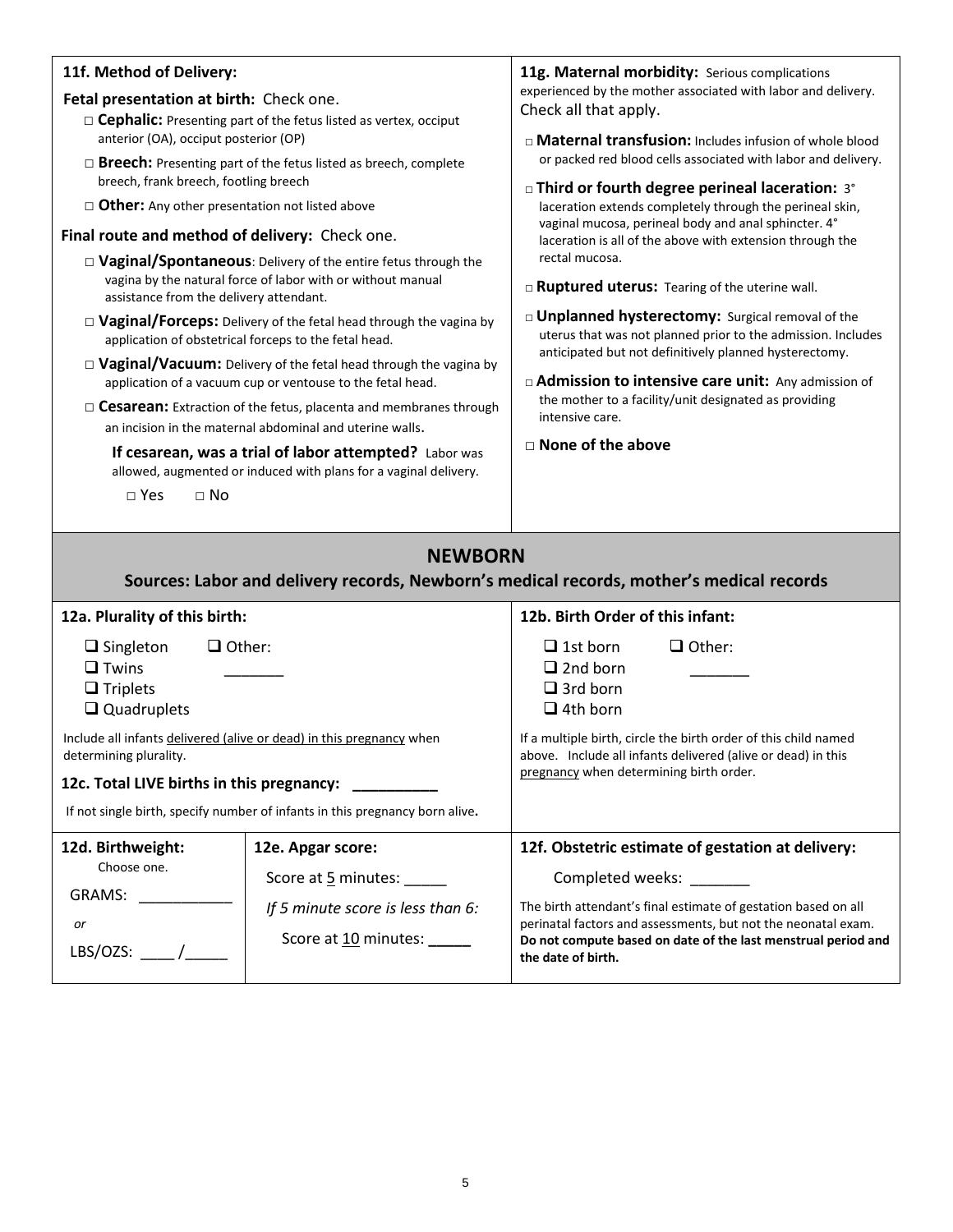#### **12g. Abnormal conditions of the**

**newborn:** Disorders or significant morbidity experienced by the newborn.

Check all that apply.

- □ **Assisted ventilation required immediately following delivery:** Infant given manual breaths for any duration with bag and mask or bag and endotracheal tube within the first several minutes from birth. Excludes oxygen only and laryngoscopy for aspiration of meconium.
- □ **Assisted ventilation required for more than six hours:** Infant given mechanical ventilation (breathing assistance) by any method for > 6 hours. Includes conventional, high frequency and/or continuous positive pressure (CPAP).
- □ **NICU admission:** Admission into a facility or unit staffed and equipped to provide continuous mechanical ventilatory support for a newborn.
- □ **Newborn given surfactant replacement therapy:** Endotracheal instillation of a surface active suspension for the treatment of surfactant deficiency due to preterm birth or pulmonary injury resulting in respiratory distress. Includes both artificial and extracted natural surfactant.
- □ **Antibiotics received by the newborn for suspected neonatal sepsis:** Any antibacterial drug (e.g., penicillin, ampicillin, gentamicin, cefotoxine etc.) given systemically (intravenous or intramuscular).
- □ **Seizure or serious neurologic**

**dysfunction:** Seizure is any involuntary repetitive, convulsive movement or behavior. Serious neurologic dysfunction is severe alteration of alertness such as obtundation, stupor, or coma, i.e., hypoxic-ischemic encephalopathy. Excludes lethargy or hypotonia in the absence of other neurologic findings. Exclude symptoms associated with CNS congenital anomalies.

- □ **Neonatal Abstinence Syndrome:** Infant diagnosed with Neonatal Abstinence Syndrome based on the results of the hospital's standard screening policy for maternal drugs of abuse and newborn NAS screening.
- □ **None of the above**

#### **13a. Congenital anomalies of the newborn:**

Malformations of the newborn diagnosed prenatally or after delivery.

Check all that apply.

- □ **Anencephaly:** Partial or complete absence of the brain and skull. Also called anencephalus, acrania, or absent brain. Also includes infants with craniorachischisis (anencephaly with a contiguous spine defect).
- □ **Meningomyelocele/Spina bifida:** Spina bifida is herniation of the meninges and/or spinal cord tissue through a bony defect of spine closure. Meningomyelocele is herniation of meninges and spinal cord tissue. Meningocele (herniation of meninges without spinal cord tissue) should also be included in this category. Both open and closed (covered with skin) lesions should be included. Do not include Spina bifida occulta (a midline bony spinal defect without protrusion of the spinal cord or meninges).
- □ **Cyanotic congenital heart disease:** Congenital heart defects which cause cyanosis. Includes but is not limited to: transposition of the great arteries (vessels), tetratology of Fallot, pulmonary or pulmonic valvular atresia, tricuspid atresia, truncus arteriosus, total/partial anomalous pulmonary venous return with or without obstruction.
- □ **Congenital diaphragmatic hernia:** Defect in the formation of the diaphragm allowing herniation of abdominal organs into the thoracic cavity.
- $\Box$  **Omphalocele:** A defect in the anterior abdominal wall, accompanied by herniation of some abdominal organs through a widened umbilical ring into the umbilical stalk. The defect is covered by a membrane (different from gastroschisis, see below), although this sac may rupture. Also called exomphalos. Do not include umbilical hernia (completely covered by skin) in this category.
- □ Gastroschisis: An abnormality of the anterior abdominal wall, lateral to the umbilicus, resulting in herniation of the abdominal contents directly into the amniotic cavity. Differentiated from omphalocele by the location of the defect and absence of a protective membrane.
- □ **Limb reduction defect (excluding congenital amputation and dwarfing syndromes):** Complete or partial absence of a portion of an extremity associated with failure to develop.
- □ **Cleft Lip with or without Cleft Palate:** Incomplete closure of the lip. May be unilateral, bilateral or median.
- □ **Cleft Palate alone:** Incomplete fusion of the palatal shelves. May be limited to the soft palate or may extend into the hard palate. Cleft palate in the presence of cleft lip should be included in the "Cleft lip with or without Cleft Palate category above.
- □ **Down Syndrome - (Trisomy 21)**
	- **□ Karyotype confirmed □ Karyotype pending**
- □ **Suspected chromosomal disorder:** Includes any constellation of congenital malformations resulting from or compatible with known syndromes caused by detectable defects in chromosome structure.
	- **□ Karyotype confirmed □ Karyotype pending**
- □ Hypospadias: Incomplete closure of the male urethra resulting in the urethral meatus opening on the ventral surface of the penis. Includes first degree - on the glans ventral to the tip, second degree - in the coronal sulcus, and third degree - on the penile shaft.
- □ **None of the above**